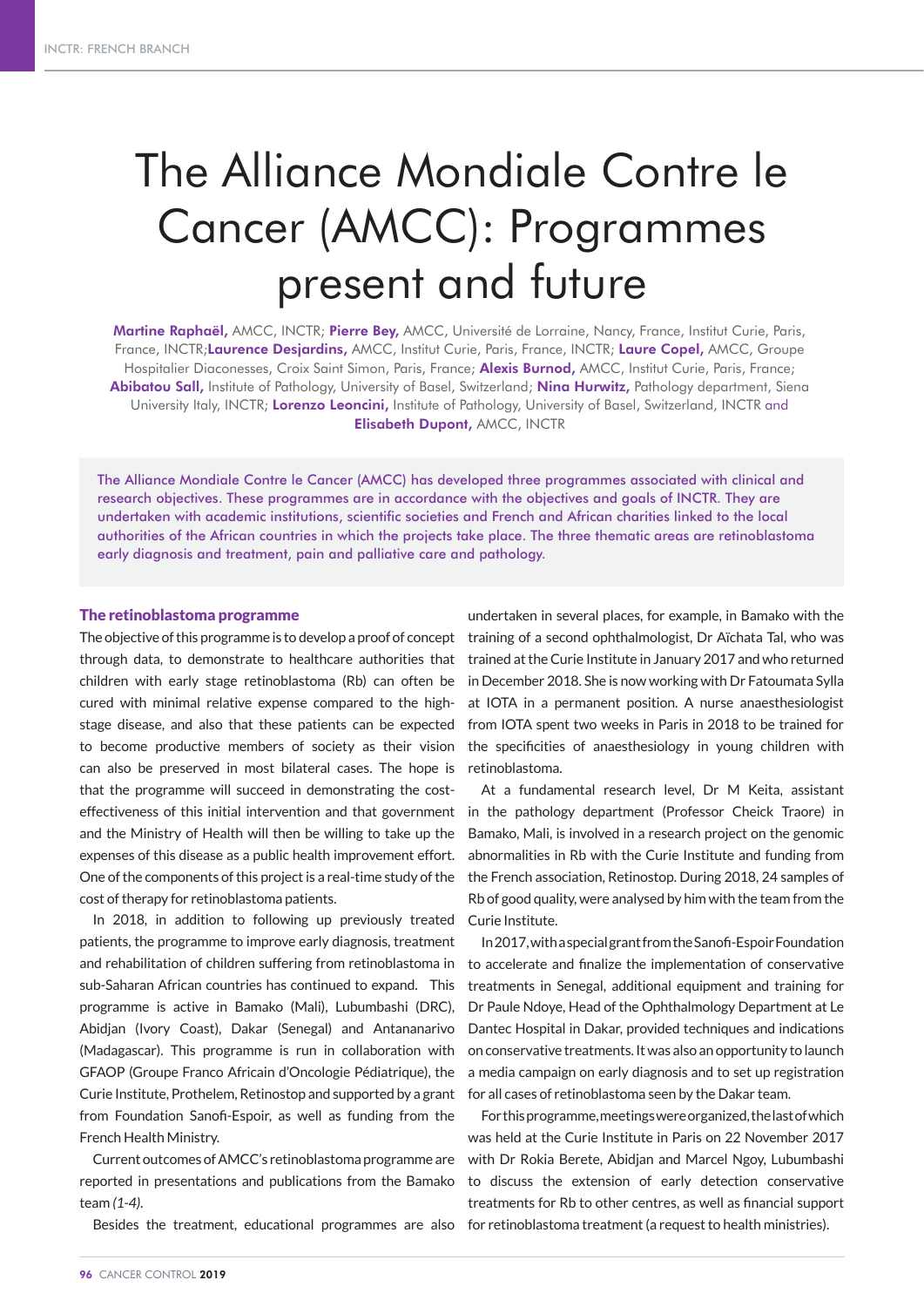This will continue with a meeting planned in Paris for 2019, for the three teams (from Bamako, Abidjan and Dakar) who are now able to practice conservative treatments for the early stages of retinoblastoma, particularly in bilateral cases. The objective is that these three teams become reference centres for training other sub-Saharan African countries.

This will be the first step in our next programme (2019- 2028) aimed at extending the retinoblastoma programme

to all francophone sub-Saharan countries and also to some anglophone countries.

This programme will also allow presentations to be made at international congresses and in publications *(1-4)*.

#### The pain and palliative care programme

This programme has two main objectives: (1) Advocacy for the fight against pain and discomfort in cancer and for the integration of palliative care into oncology programmes in sub-Saharan francophone countries and (2) Training competent teams with the objective of setting up reference centres to take care of patients and to train nurses and local healthcare professionals.

This programme is supported by the "Pierre Fabre" Foundation for five years and AMCC organizes an in-country workshop every two years. In 2017, the third oncology pain management workshop was held in Cotonou, Benin. The workshop was organized in partnership with the Association Francophone pour les Soins Oncologiques de Support (AFSOS), the French-Benin Association for the Fight Against Cancer (AFBLCC), the Beninese Association of Palliative Care (ABSP) and the Beninese Cancer Association (ALCC, Benin) with the support of the World Health Organization (WHO), Médecins Sans Frontières (MSF) and the Ministry of Health of Benin.

The scientific programme aimed at better integrating palliative care into oncology care at an early stage and focused on patients' pain assessment, use of analgesics, use of morphine, breaking bad news, management of wounds and paediatric palliative care.

A major event was the announcement of the delivery of a machine for the manufacture and dilution of morphine syrup and the imminent arrival of morphine powder in Benin in order to prescribe and distribute an effective oral analgesic.

Seven countries were represented in Cotonou and the

**Figure 1: Retinoblastoma: a caritative concert organized by the Foundation Sanofi Espoir, My Child matters programme, with Dr Anne Gagnepain-Lacheteau, Medical Director of the Foundation**





**Figure 3: Cytological, immunophenotypical and cytogenetic analysis of a CLL from Senegal, using the platform i-Path, the pictures are sent for validation by experts. Small lymphocytes, expression of CD5, CD23, and low expression of sIg, trisomy 12 detected by FISH**



workshop was an opportunity to exchange best practices from countries including Benin, Ivory Coast, Togo, Senegal, Congo Brazzaville, Uganda and France.

The next workshop is planned for 2019 and should be organized in partnership with Bobo Diolasso Medical University in Burkina Faso.

To complement the training, AMCC has launched a Palliafrique Forum *(5)* in April 2017 at the workshop in Cotonou. This Forum offers an exchange platform to all actors and associations active in the field of pain and palliative care in French-speaking Africa. It aims to support the creation of reference centres and to support training for pain care and palliative care in oncology. It can be accessed at www.forum-palliafrique.org.

This Forum, coordinated by Sabine Perrier-Bonnet, is mainly involved in palliative care training in Africa and is open to all healthcare professionals and students who want to improve their knowledge and/or exchange on palliative care and pain management issues. The Forum was presented at the Fourth International Francophone Congress of Palliative Care in Geneva in November 2017 and shows active exchanges between these different centers *(6).*

### Pathology programme

In 2017 and 2018, the main activity of the pathology programme was the diagnostic support in hematopathology via telepathology with three actions:

 $\bullet$  The extension of the network of the i-Path platform with the purchase of new microscopes for several centres: Abidjan (Ivory Coast), Bamako (Mali), Kinshasa (DRC),